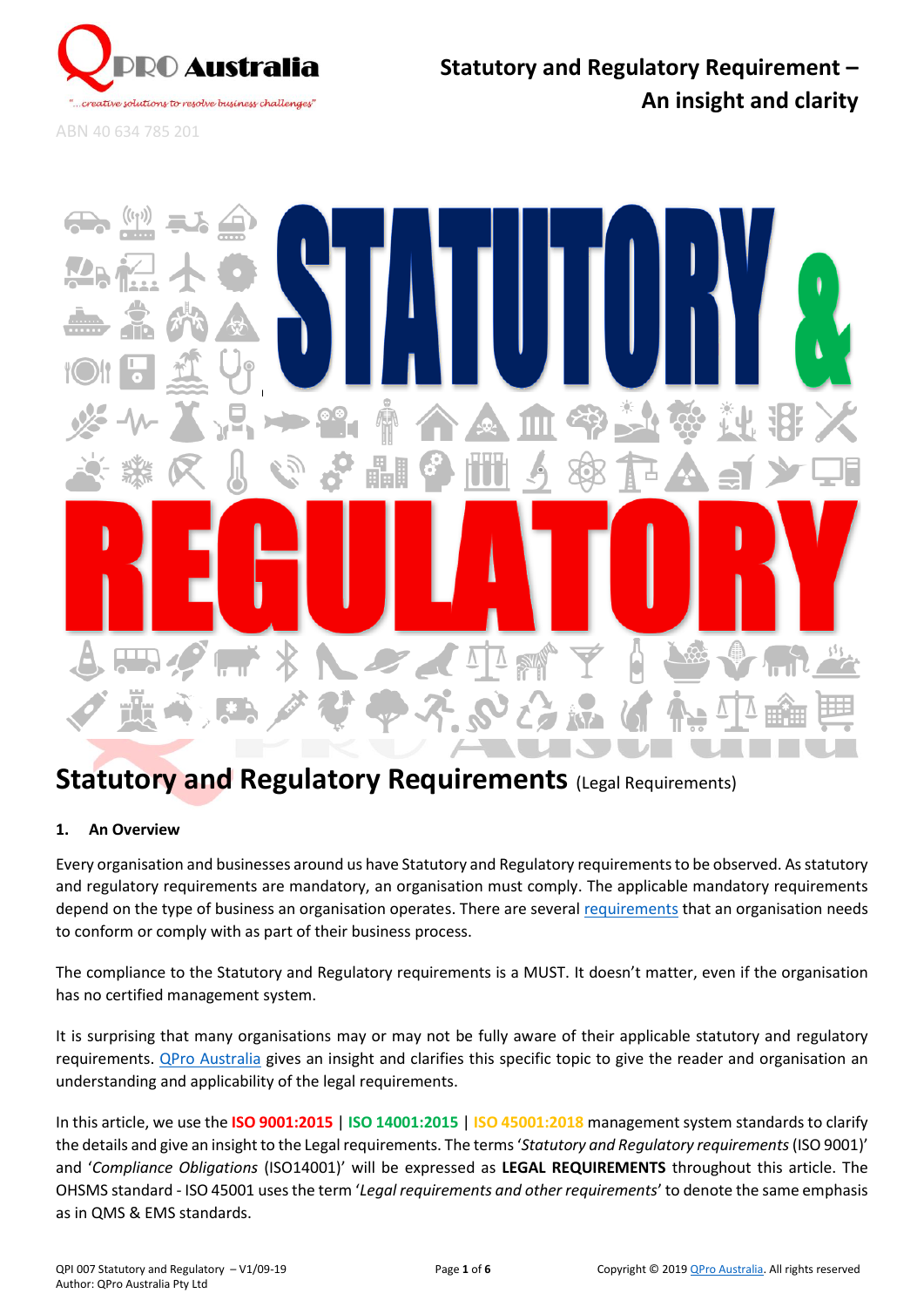### **2. Terms and Definitions:**

Before, delving into the legal requirements, few key terms and definitions from the management system standards

| are used for clarification purposes.                                                                                                                                                                                             |
|----------------------------------------------------------------------------------------------------------------------------------------------------------------------------------------------------------------------------------|
| Terms and definitions (extract from the standards)                                                                                                                                                                               |
| ISO 9000:2015 Quality management systems - Fundamentals and vocabulary                                                                                                                                                           |
| 3.6.4                                                                                                                                                                                                                            |
| requirement                                                                                                                                                                                                                      |
| need or expectation that is stated, generally implied or obligatory<br>3.6.6                                                                                                                                                     |
| statutory requirement                                                                                                                                                                                                            |
| obligatory requirement (3.6.4) specified by a legislative body                                                                                                                                                                   |
| 3.6.7                                                                                                                                                                                                                            |
| regulatory requirement                                                                                                                                                                                                           |
| obligatory requirement (3.6.4) specified by an authority mandated by a legislative body                                                                                                                                          |
| NOTE 2 Statutory and regulatory requirements can be expressed as legal requirements.                                                                                                                                             |
| ISO 14001:2015 Environmental management systems -Requirements with guidance for use                                                                                                                                              |
| $3.2.8**$                                                                                                                                                                                                                        |
| Requirement                                                                                                                                                                                                                      |
| need or expectation that is stated, generally implied or obligatory                                                                                                                                                              |
| Note 1 to entry: "Generally implied" means that it is custom or common practice for the <i>organization</i> (3.1.4) and <i>interested</i><br><i>parties</i> (3.1.6) that the need or expectation under consideration is implied. |
| Note 2 to entry: A specified requirement is one that is stated, for example in <i>documented information</i> (3.3.2).                                                                                                            |
| Note 3 to entry: Requirements other than legal requirements become obligatory when the organization decides to comply                                                                                                            |
| with them.                                                                                                                                                                                                                       |
| 3.2.9                                                                                                                                                                                                                            |
| Compliance obligations (preferred term)                                                                                                                                                                                          |
| Legal requirements and other requirements (admitted term)<br>Legal requirements $(3.2.8)$ that an <i>organization</i> $(3.1.4)$ has to comply with and other requirements that an organization has to                            |
| or chooses to comply with                                                                                                                                                                                                        |
| Note 1 to entry: Compliance obligations are related to the <i>environmental management system</i> (3.1.2).                                                                                                                       |
| Note 2 to entry: Compliance obligations can rise from mandatory requirements, such as applicable laws and regulations or                                                                                                         |
| voluntary commitments, such as organisational and industry standards, contractual relationships, codes of practice and                                                                                                           |
| agreements with community groups and non-governmental organizations.                                                                                                                                                             |
| NOTE:                                                                                                                                                                                                                            |
| The term "compliance obligations" in ISO 14001:2015 replaces the ISO 14001:2004 phrase "Legal requirements and                                                                                                                   |
| other requirements at to which the organization subscribes". The intent of this new term does not differ from that of the                                                                                                        |
| 2004 edition.                                                                                                                                                                                                                    |
| ISO 45001:2018 Occupational health and safety management systems - Requirements with guidance for use                                                                                                                            |
| 3.8                                                                                                                                                                                                                              |
| requirement<br>need or expectation that is stated, generally implied or obligatory                                                                                                                                               |
|                                                                                                                                                                                                                                  |
| Note 1 to entry: "Generally implied" means that it is custom or common practice for the <i>organization</i> (3.1) and <i>interested</i><br>parties (3.2) that the need or expectation under consideration is implied.            |
| Note 2 to entry: A specified requirement is one that is stated, for example in <i>documented information</i> (3.24),                                                                                                             |
| Note 3 to entry: This constitutes one of the common terms and core definitions for ISO management system standards given                                                                                                         |
| in Annex SL of the Consolidated ISO Supplement to the ISO/IEC Directives, Part 1.                                                                                                                                                |
| 3.9                                                                                                                                                                                                                              |
| legal requirements and other requirements                                                                                                                                                                                        |
| legal requirements that an organization (3.1) has to comply with and other requirements (3.8) that an organization has to or<br>chooses to comply with                                                                           |
| Note 1 to entry: For the purposes of this document, legal requirements and other requirements are those relevant to the                                                                                                          |
| OH&S management system (3.11).                                                                                                                                                                                                   |
|                                                                                                                                                                                                                                  |
| Note 2 to entry: "Legal requirements and other requirements" include the provisions in collective agreements.                                                                                                                    |
| Note 3 to entry: Legal requirements and other requirements include those that determine the persons who are workers' (3.3)                                                                                                       |
| representatives in accordance with laws, regulations, collective agreements and practices.                                                                                                                                       |

[Guidance on selected words used in the ISO 9000 family of standards](https://www.iso.org/files/live/sites/isoorg/files/standards/docs/en/terminology-ISO9000-family.pdf)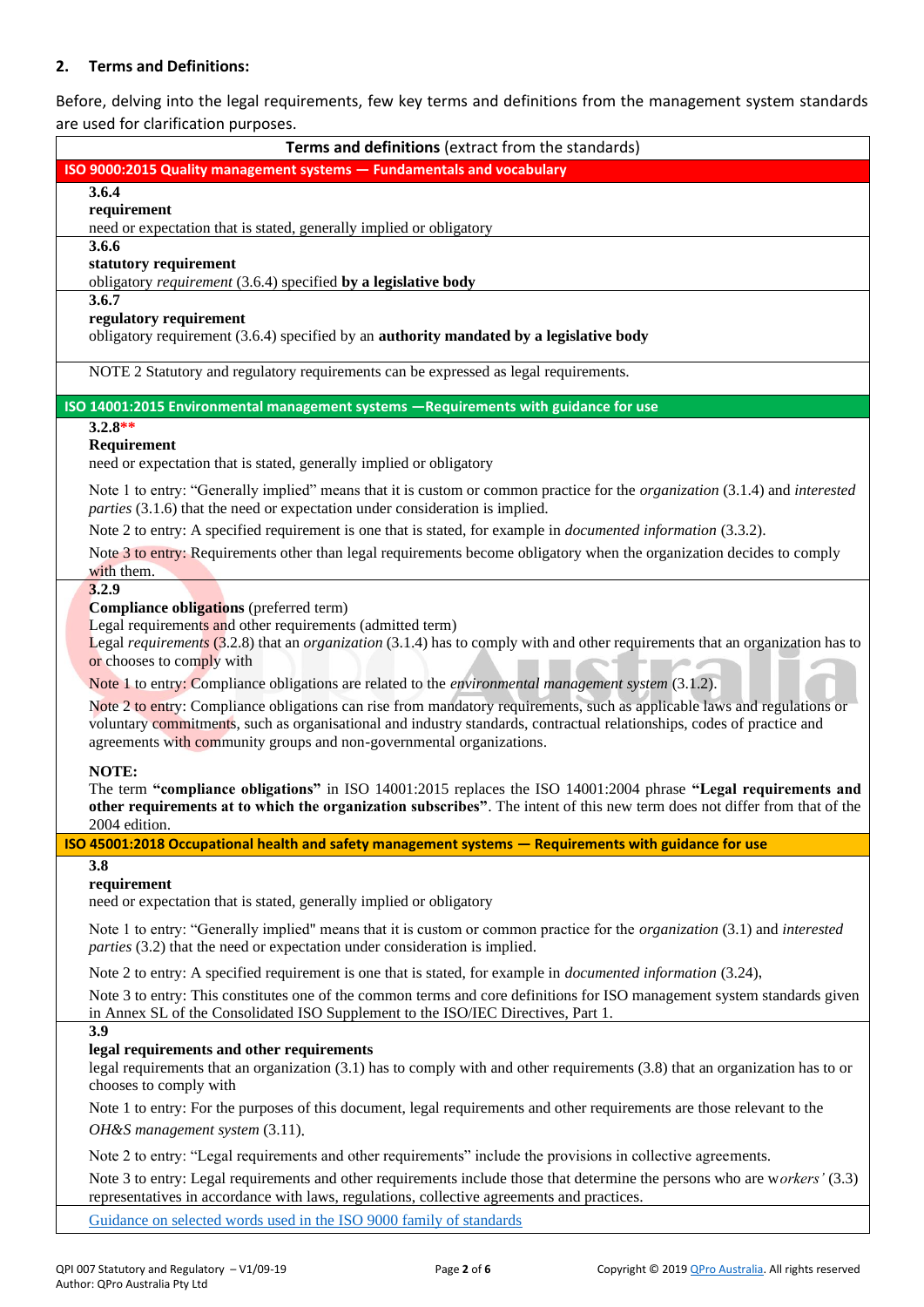### **3. Legal requirements in the management system standards**

The requirements of the International Management System Standards are generic and are intended to be applicable to any organisation, regardless of its type, size or the products and services it provides.

The legal requirements are specified in the clauses of these three management system standards i.e.;

- Clause 4.2 | 5.1.2 | 8.2.2 | 8.2.3.1 | 8.3.3 | 8.4.2 | 8.5.5 **ISO 9001:2015** (QMS)
- Clause 6.1.3 | 9.1.2 **ISO 14001:2015** (EMS)
- Clause 4.2 | 5.2c| 5.4d-4 | 6.1.1c | 6.1.5a-2 | 7.4.1d | 7.4.3 | 7.5.1b | 8.1.2 | 8.1.3b | 8.1.4.3 | 9.1.1a-1 | 9.1.2 | 9.3b-2 & d– **ISO 45001:2018** (OHS)

Note: The above listed clauses in the standards have a **SHALL** requirement. It means that the verbal form referenced in the standard e.g. "**SHALL**" indicates a requirement.

So, these legal requirements are applicable to any organisation depending on the scope included in their management system certification, the type of products and services it supplies to their customers, interested parties of the management system etc.

**NOTE**: Even, if an organisation operates a non-certified business or has no formal management systems, they still have to comply to the applicable legal requirements.

#### **4. Management System Requirements**

Most certified management system organisation have the following minimum requirements;

- 1. Management system standard requirements
- 2. Customer specific requirements
- 3. Product and service requirements
- **4. Applicable legal requirements**
- 5. Industry specific requirements
- 6. Organisation specified requirements

From the above requirements, we focus on LEGAL REQUIREMENTS.

The organisation must understand the legal requirements referred in the MS standards. They have to identify, review, understand and manage the implementation including the compliance of the applicable legal requirements. The process details and information for the legal requirements in this article must at minimum consider the following;

- **Q** Develop a process and identify a process owner (driver)
- **C** Maintain legal requirements process
- $\bullet$  Process owner to coordinate and maintain
- Applicable legal requirements ownership (may be owned by *various task owners*)
- $\bullet$  Identify the applicable requirements per processes, products and services
- $\bullet$  Review the application and implement
- **Q** Management to support the implementation
- **Q** Assure, test and review compliance
- $\bullet$  Take corrective actions for any deviations

The applicable legal requirements are obligatory, non-negotiable and the organisation must always assure compliance. The applicable legal requirements are effective only when an organisation considers implementing a systematic process using a PDCA cycle/model or similar methodology to effectively manage the legal requirements process. Having such an approach helps organisation to demonstrate process conformance and legal compliance too.

<span id="page-2-0"></span>ustra lia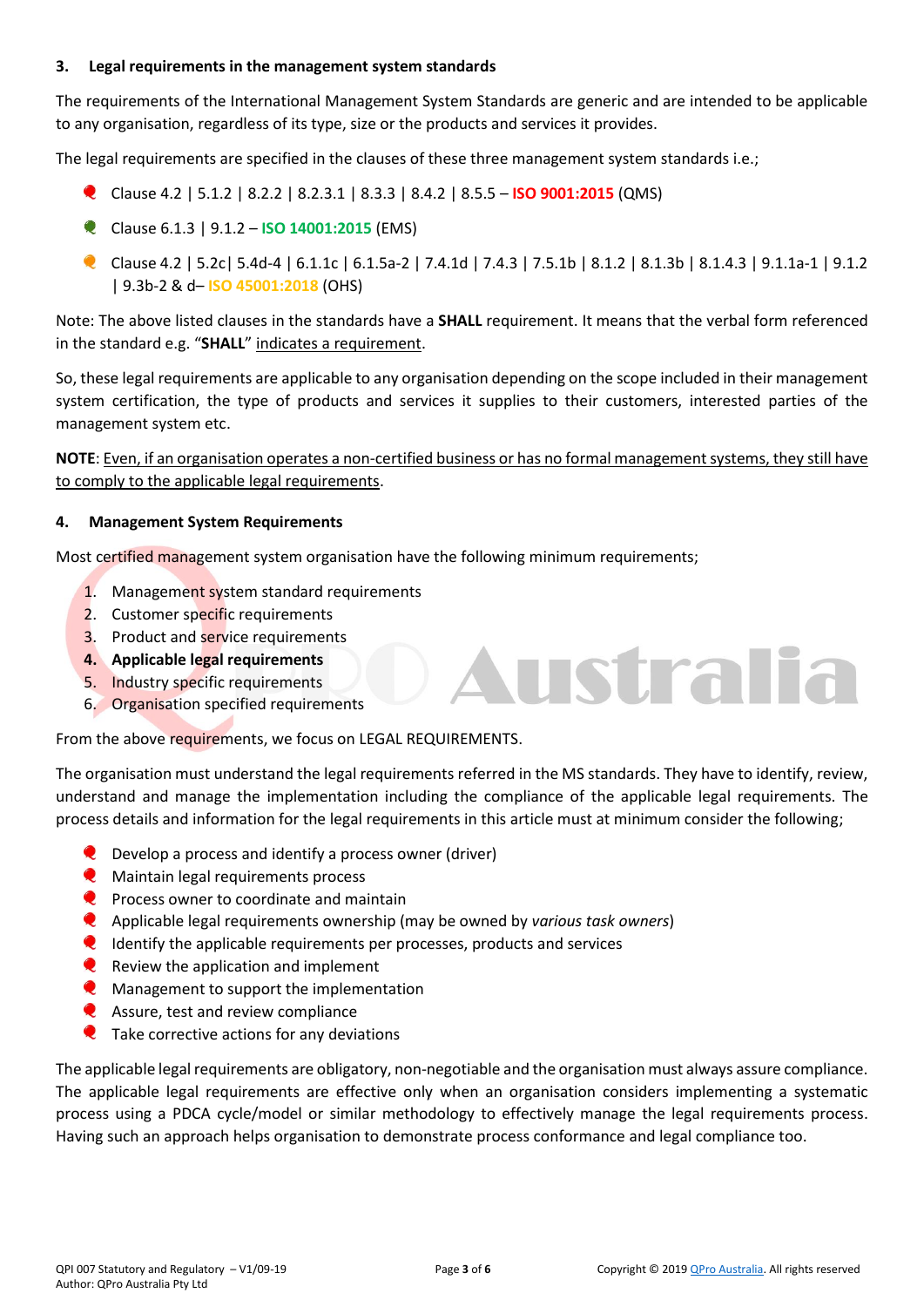### **5. Compliance to the Legal requirements**

The organisation must demonstrate that applicable and obligatory requirements are always effective and complied to within the scope of the management system. The legal requirements of management system processes, products and services, are primarily to assure compliance of applicable local, state, national and/or international requirements including customer and industry (if any) specific requirements. Legal requirements take precedence over generic requirements.

If an organisation complies to legal requirements, it demonstrates high degree of maturity and confidence in their business. This helps organisation to portray confidence during external audits e.g. certification body assessment, regulatory audits, customer audits or government agencies.

However, if an organisation has non-compliance issues, seek help and do timely reporting with appropriate authorities (*NOTE: There may be no obligation to disclose to an appropriate authority, unless there is a legal obligation with some legal requirements to do so*). Depending on the nature of non-compliance, severity, proactive and timely reporting helps organisation to save time, effort, image, reputation, avoid adverse consequences, helps to rectify, remediate or mitigate the findings. So, an organisation is required to act in good faith and exercise caution.

If in a certification audit, the assessor observes or becomes aware of any deliberate legal non-compliance that could affect the image and credibility of the management system before, during, or after the audit (including, for example, breach of antitrust law, labour law, health and safety or environmental regulations) then the certification body are likely to consider and further investigate, as appropriate.

Organisation status in aspects to the legal requirement non-compliance may further require the certification assessor to verify effectiveness of the management system in meeting customer requirements (stated or generally implied) and to report the status to the certification and registration body management to take appropriate actions.

# **6. Managing legal requirements**

ISO 9001:2015 requires organisation to demonstrate the legal requirements process i.e. the management and the maintenance process cycle. The diagram below demonstrates the process (generic guidance)



As legal requirements are obligatory, they need to be complied. Legal requirements take precedence and needs top priorities. Depending on the applicability, the organisation needs to support this with appropriate resources. The legal requirements process must perform a risk assessment, determine and develop appropriate solutions and/or measures to implement, check, review and continually improve.

If any deviations are found at any stages, they need immediate action and appropriately reported (internally). Deviations from specifications and/or requirements must not be authorised by the organisation management. **Concession\* to that deviation can only be authorised, if permissible and approved by the appropriate regulatory body in writing.** Such concessions are temporary and have an expiry date and are possibly one-off waiver/short-term fix. *NOTE***\****: In most cases, deviation is not permissible nor negotiable. It depends on the nature of non-compliance, significance and severity to the process, product and/or services.*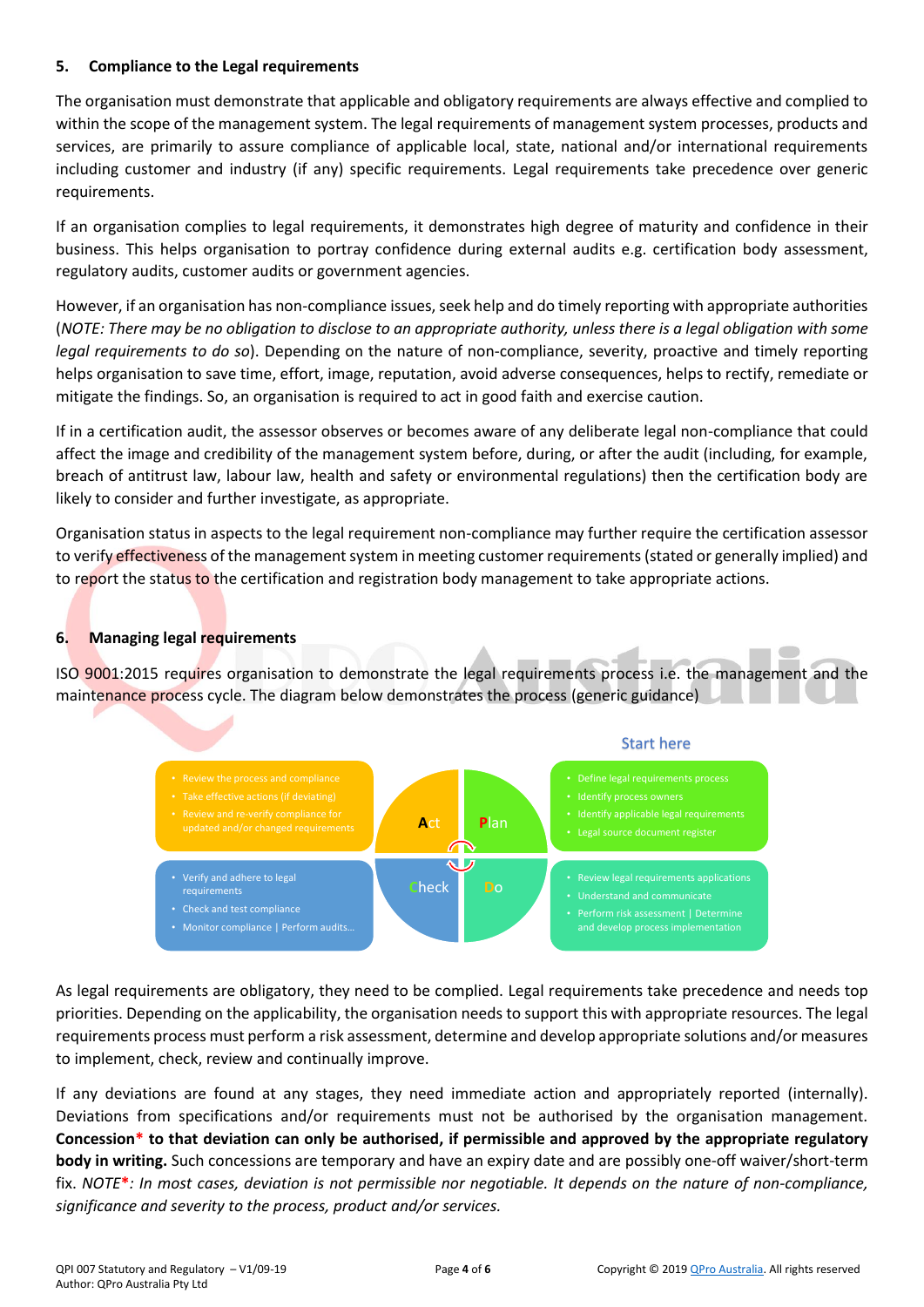In the meantime, organisation must work on the corrective actions to overcome the issues and/or concerns and/or deviations to avoid future recurrences.

# **7. Unsure where to look for applicable Australian legal requirements**

Many Australian SME's and organisation who are operating a new business or who have purchased an existing business may have come across situations e.g.;

- **Q** Unsure, what are the applicable legal requirements?
- **Q** Unsure, where to look for these legal requirements?
- $\bullet$  Confused thinking from products and services prospective only
- **Q** Business assuming the legal requirements
- Relying on the support and guidance from business experts and/or consultants and/or guide...
- **Q** and more

So, to avoid further confusion, the link below will give all Australian businesses and organisations information regarding your legal obligations

# ABLIS - [Australian Business Licence and Information Service](https://ablis.business.gov.au/pages/home.aspx)

Use the ABLIS website to SEARCH for the information and details applicable to your activities, processes, products and services, licence requirements etc.

# **Note**:

- 1. The Australian Business Licence and Information Service (ABLIS) has an online tool that provides information to the organisation with a detailed search results that helps organisation to know and understand the applicable legal requirements including licencing details, code of practice, advisory material etc.
- 2. It also has a search function to look for specific licence, forms, or other resource (e.g. document or online resource). Depending on your inputs, it provides results from the local council, state and federal government.

# **8. Perform internal audits to check compliance**

If the organisation is certified to any of the national or international management system standards, then internal audits form a part of the management system activity. So, organisations must ensure that all applicable legal requirements of a process, products, services are internally audited by qualified auditors.

In some organisations, an auditor may use a topic/subject (legal requirement) specialists to participate in an audit to verify effectivity and compliance. These specialist may not necessarily be an auditor but need to be independent with no conflict of interests in the areas/topics/subjects being audited. Their valued contribution adds value in an audit in specific to legal requirements.

# **9. Legal Requirements Summary**

The LEGAL REQUIREMENTS are non-negotiable, obligatory and are the stringent requirements applicable for any organisation, their processes, products and services as required; and the purpose of the Management System Standard. In summary, applicable legal requirements are to;

- **Q** Don't turn a blind eye
- Ensure awareness, understanding and compliance with all applicable Legal requirements
- Remember that applicable legal requirements are owned and maintained by the organisation
- Maintaining compliance is organisation responsibility, even if the process is carried out by an external supplier, contractor or consultant